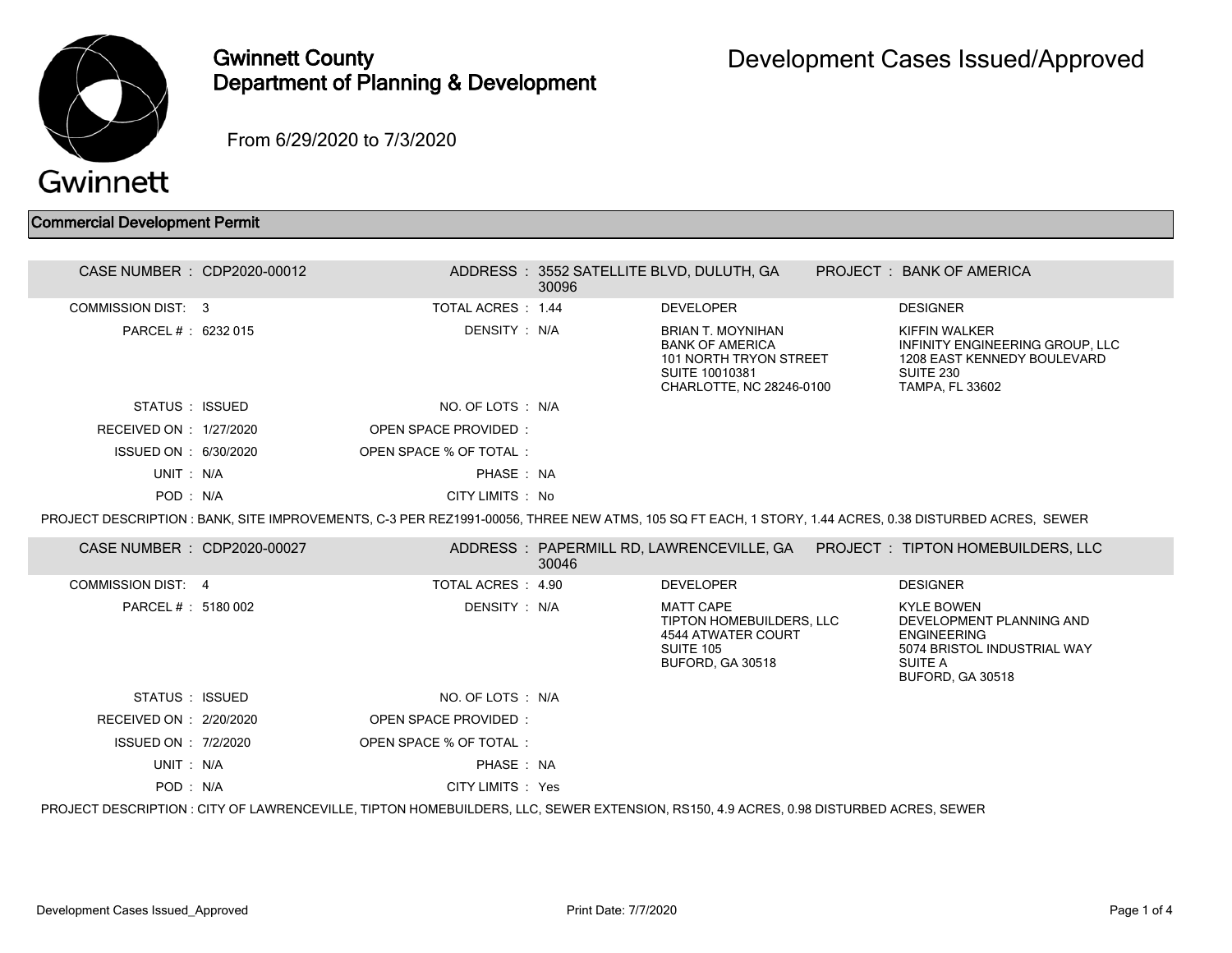| CASE NUMBER : CDP2020-00049                                                                                                     |  |                                                                                           |                                        | ADDRESS: 3235 BUFORD DR, BUFORD, GA 30519 PROJECT: CHICK-FIL-A #1163                           |  |                                                                                                       |
|---------------------------------------------------------------------------------------------------------------------------------|--|-------------------------------------------------------------------------------------------|----------------------------------------|------------------------------------------------------------------------------------------------|--|-------------------------------------------------------------------------------------------------------|
| COMMISSION DIST: 4                                                                                                              |  | TOTAL ACRES : 0.95                                                                        |                                        | <b>DEVELOPER</b>                                                                               |  | <b>DESIGNER</b>                                                                                       |
| PARCEL #: 7176 091                                                                                                              |  | DENSITY : N/A                                                                             |                                        | <b>BRAD HUFF</b><br>CHICK-FIL-A, INC.<br>5200 BUFFINGTON ROAD<br>ATLANTA, GA 30349             |  | THEO STONE<br>ATWELL, LLC<br>1255 LAKES PARKWAY<br>BUILDING 100, SUITE 120<br>LAWRENCEVILLE, GA 30043 |
| STATUS : ISSUED                                                                                                                 |  | NO. OF LOTS : N/A                                                                         |                                        |                                                                                                |  |                                                                                                       |
| RECEIVED ON : 3/25/2020                                                                                                         |  | OPEN SPACE PROVIDED:                                                                      |                                        |                                                                                                |  |                                                                                                       |
| ISSUED ON : 7/2/2020                                                                                                            |  | OPEN SPACE % OF TOTAL:                                                                    |                                        |                                                                                                |  |                                                                                                       |
| UNIT: N/A                                                                                                                       |  | PHASE: NA                                                                                 |                                        |                                                                                                |  |                                                                                                       |
| POD: N/A                                                                                                                        |  | CITY LIMITS : No                                                                          |                                        |                                                                                                |  |                                                                                                       |
|                                                                                                                                 |  | PROJECT DESCRIPTION : WATER LINE EXTENSION, C-2, 0.95 ACRES, 0.013 DISTURBED ACRES, SEWER |                                        |                                                                                                |  |                                                                                                       |
| CASE NUMBER : CDP2020-00068                                                                                                     |  |                                                                                           | ADDRESS: 76 MAIN ST, LILBURN, GA 30047 |                                                                                                |  | PROJECT : LILBURN PAVILION                                                                            |
| <b>COMMISSION DIST: 2</b>                                                                                                       |  | TOTAL ACRES: 13.31                                                                        |                                        | <b>DEVELOPER</b>                                                                               |  | <b>DESIGNER</b>                                                                                       |
| PARCEL #: 6134 108                                                                                                              |  | DENSITY : N/A                                                                             |                                        | <b>BILL JOHNSA</b><br><b>CITY OF LILBURN</b><br>76 MAIN STREET. N.W.<br>LILBURN, GA 30047-5020 |  | PAUL HOOVER<br>PRECISION PLANNING. INC.<br><b>400 PIKE BOULEVARD</b><br>LAWRENCEVILLE, GA 30046       |
| STATUS : ISSUED                                                                                                                 |  | NO. OF LOTS : N/A                                                                         |                                        |                                                                                                |  |                                                                                                       |
| RECEIVED ON : 5/12/2020                                                                                                         |  | OPEN SPACE PROVIDED:                                                                      |                                        |                                                                                                |  |                                                                                                       |
| ISSUED ON : 7/1/2020                                                                                                            |  | OPEN SPACE % OF TOTAL:                                                                    |                                        |                                                                                                |  |                                                                                                       |
| UNIT: N/A                                                                                                                       |  | PHASE: NA                                                                                 |                                        |                                                                                                |  |                                                                                                       |
| POD: N/A                                                                                                                        |  | CITY LIMITS : Yes                                                                         |                                        |                                                                                                |  |                                                                                                       |
| PROJECT DESCRIPTION: CITY OF LILBURN, LILBURN PAVILION, R-1, NEW 5,607 SQ FT, 2 STORY, 13.31 ACRES, 0.33 DISTURBED ACRES, SEWER |  |                                                                                           |                                        |                                                                                                |  |                                                                                                       |
| <b>TOTAL FOR: Commercial Development</b>                                                                                        |  | NO. OF CASES: 4                                                                           |                                        | NO. OF LOTS: 0                                                                                 |  | <b>TOTAL ACRES: 20.60</b>                                                                             |

Permit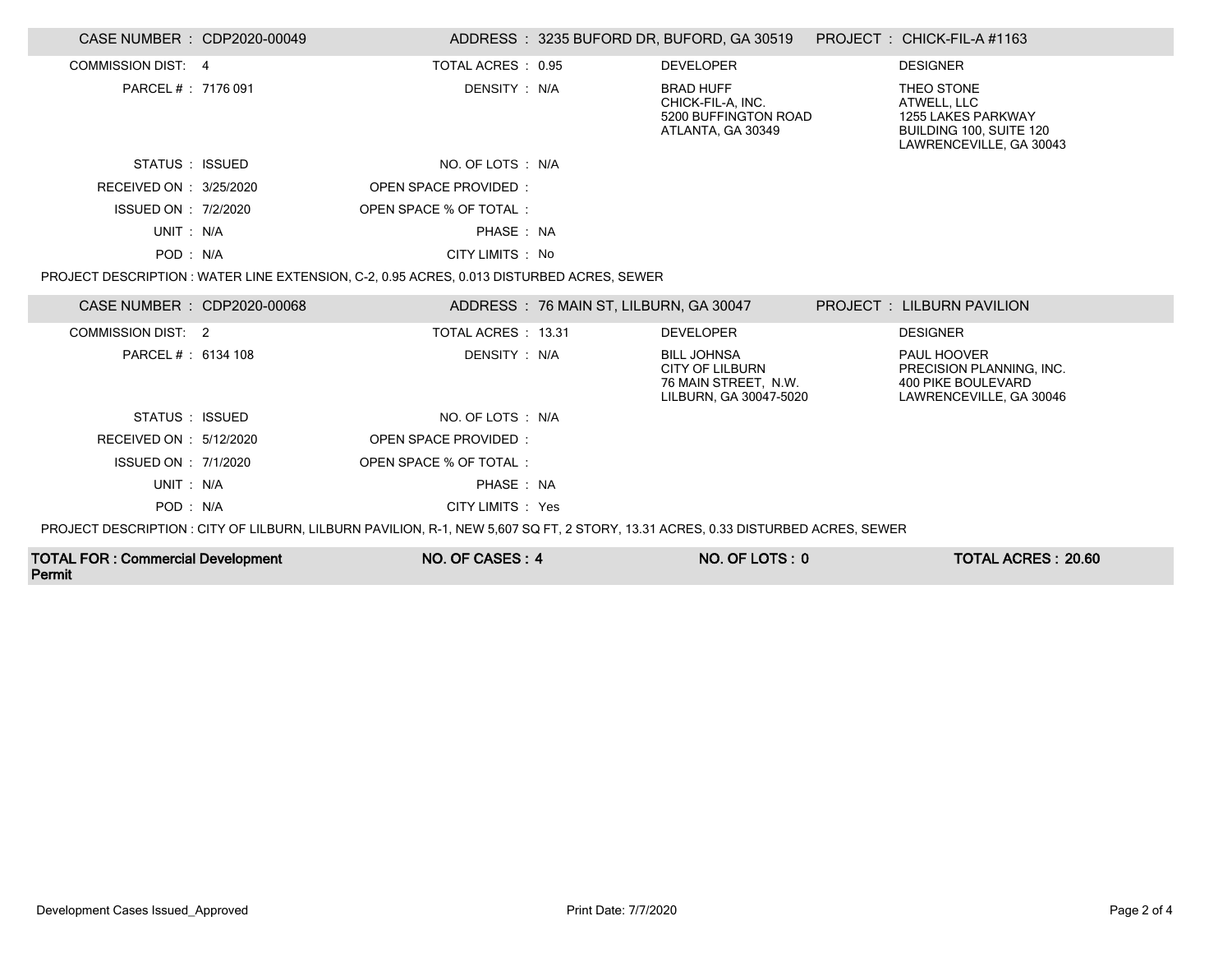## Exemption Plat

| CASE NUMBER : XPL2020-00022      |                  |                                                                                          | GA 30519                                            | ADDRESS: 4175 THOMPSON MILL RD, BUFORD,                                                          | PROJECT : WOLFPACK PROPERTIES, LLC (XPL)                                                                            |
|----------------------------------|------------------|------------------------------------------------------------------------------------------|-----------------------------------------------------|--------------------------------------------------------------------------------------------------|---------------------------------------------------------------------------------------------------------------------|
| <b>COMMISSION DIST: 4</b>        |                  | TOTAL ACRES : 1.59                                                                       |                                                     | <b>DEVELOPER</b>                                                                                 | <b>DESIGNER</b>                                                                                                     |
| PARCEL #: 7224 015               |                  | DENSITY: N/A                                                                             |                                                     | <b>JERRY KILGORE</b><br><b>WOLFPACK PROPERTIES, LLC</b><br>P.O. BOX 752<br>BUFORD, GA 30515-0752 | <b>BRIAN R. SUTHERLAND</b><br>GEORGIA PREMIER LAND SERVICES, INC.<br>3010 HAMILTON MILL ROAD<br>BUFORD, GA 30519    |
|                                  | STATUS: APPROVED | NO. OF LOTS : 2                                                                          |                                                     |                                                                                                  |                                                                                                                     |
| RECEIVED ON : 3/30/2020          |                  | OPEN SPACE PROVIDED:                                                                     |                                                     |                                                                                                  |                                                                                                                     |
| ISSUED ON : 6/29/2020            |                  | OPEN SPACE % OF TOTAL:                                                                   |                                                     |                                                                                                  |                                                                                                                     |
| UNIT: N/A                        |                  | PHASE:                                                                                   |                                                     |                                                                                                  |                                                                                                                     |
| POD: N/A                         |                  | CITY LIMITS : No                                                                         |                                                     |                                                                                                  |                                                                                                                     |
|                                  |                  | PROJECT DESCRIPTION : WOLFPACK PROPERTIES, LLC (XPL), R-100, 2 LOTS, 1.590 ACRES, SEPTIC |                                                     |                                                                                                  |                                                                                                                     |
| CASE NUMBER : XPL2020-00028      |                  |                                                                                          | ADDRESS: 3494 HAMILTON MILL RD, BUFORD,<br>GA 30519 |                                                                                                  | PROJECT: DANIELA BURCIU                                                                                             |
| COMMISSION DIST: 4               |                  | TOTAL ACRES : 2.20                                                                       |                                                     | <b>DEVELOPER</b>                                                                                 | <b>DESIGNER</b>                                                                                                     |
| PARCEL # : 7183 003F             |                  | DENSITY: N/A                                                                             |                                                     | <b>DANIELA BURCIU</b><br>1774 LAKE HEIGHTS CIRCLE<br>DACULA, GA 30019                            | AYYAD M. MANSUR<br>MANSUR ENGINEERING, INC.<br>1810 PEACHTREE INDUSTRIAL BOULEVARD<br>SUITE 140<br>DULUTH, GA 30097 |
|                                  | STATUS: APPROVED | NO. OF LOTS : 2                                                                          |                                                     |                                                                                                  |                                                                                                                     |
| RECEIVED ON : 4/17/2020          |                  | OPEN SPACE PROVIDED:                                                                     |                                                     |                                                                                                  |                                                                                                                     |
| ISSUED ON : 6/29/2020            |                  | OPEN SPACE % OF TOTAL:                                                                   |                                                     |                                                                                                  |                                                                                                                     |
| UNIT: N/A                        |                  | PHASE:                                                                                   |                                                     |                                                                                                  |                                                                                                                     |
| POD: N/A                         |                  | CITY LIMITS : No                                                                         |                                                     |                                                                                                  |                                                                                                                     |
|                                  |                  | PROJECT DESCRIPTION : BURCIU, DANIELA (XPL), R-100, 2 LOTS, 2.195 ACRES, SEPTIC          |                                                     |                                                                                                  |                                                                                                                     |
| <b>TOTAL FOR: Exemption Plat</b> |                  | NO. OF CASES: 2                                                                          |                                                     | NO. OF LOTS: 4                                                                                   | <b>TOTAL ACRES: 3.79</b>                                                                                            |